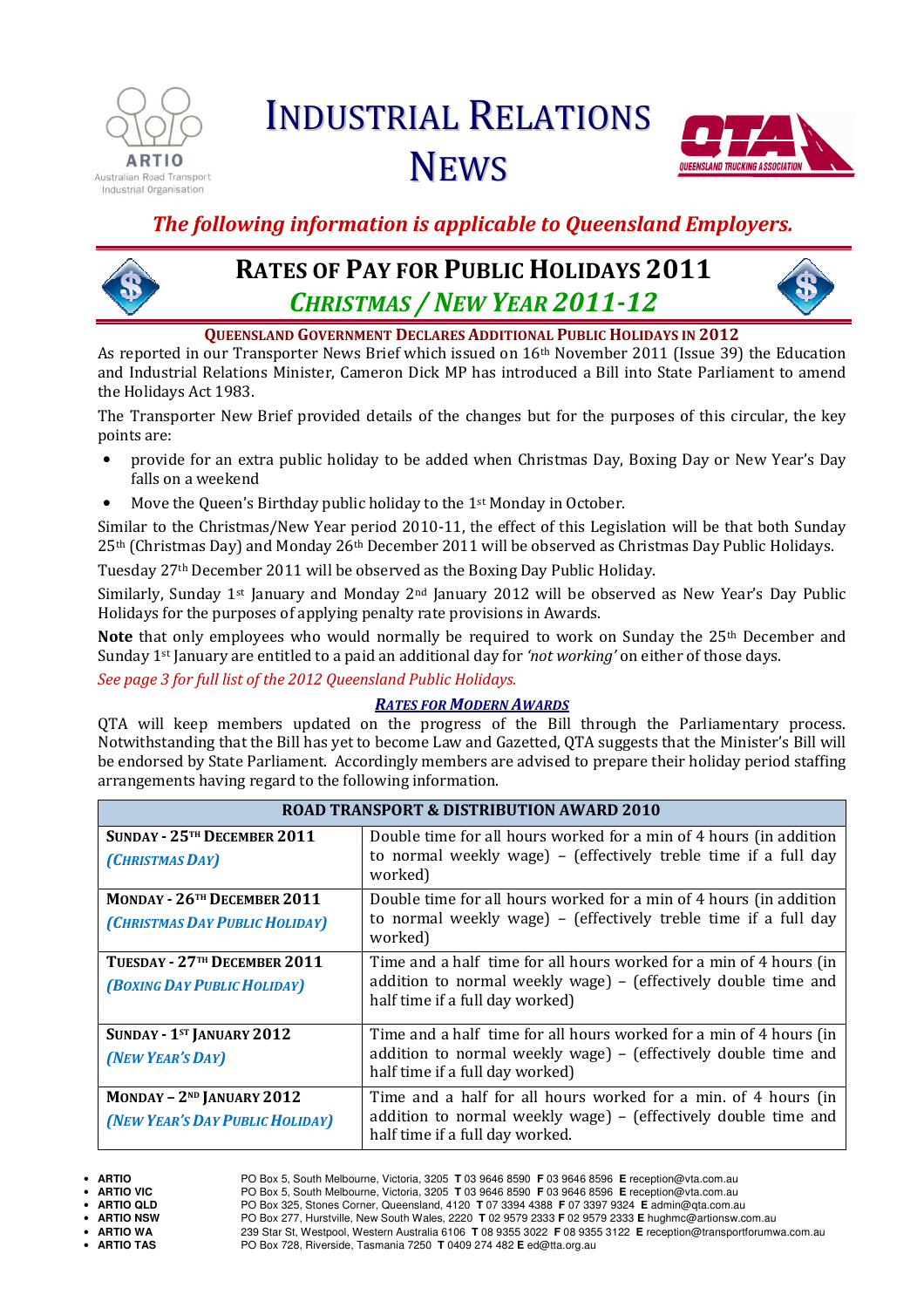#### *INDUSTRIAL RELATIONS ALERT*



17th March 2011, Issue 1

(Page 2)



| <b>ROAD TRANSPORT (LONG DISTANCE OPERATIONS) AWARD 2010</b> |                                                                       |  |
|-------------------------------------------------------------|-----------------------------------------------------------------------|--|
| SUNDAY - 25TH DECEMBER 2011                                 | 30% of the weekly base rate plus CPK for distance travelled OR hourly |  |
| (CHRISTMAS DAY)                                             | driving rate                                                          |  |
|                                                             | 0 <sub>R</sub>                                                        |  |
|                                                             | Additional day on Annual Leave                                        |  |
| MONDAY - 26 <sup>TH</sup> DECEMBER 2011                     | 30% of the weekly base rate plus CPK for distance travelled OR hourly |  |
| (CHRISTMAS DAY PUBLIC HOLIDAY)                              | driving rate                                                          |  |
|                                                             | 0 <sub>R</sub>                                                        |  |
|                                                             | Additional day on Annual Leave                                        |  |
| TUESDAY - 28TH DECEMBER 2011                                | 20% of the weekly base rate plus CPK for distance travelled OR hourly |  |
| <b>(BOXING DAY PUBLIC HOLIDAY)</b>                          | driving rate                                                          |  |
|                                                             | 0 <sub>R</sub>                                                        |  |
|                                                             | Additional day on Annual Leave                                        |  |
| SUNDAY - 1st JANUARY 2012                                   | 20% of the weekly base rate plus CPK for distance travelled OR hourly |  |
| (NEW YEAR'S DAY)                                            | driving rate                                                          |  |
|                                                             | <b>OR</b>                                                             |  |
|                                                             | Additional day on Annual Leave                                        |  |
| MONDAY - 2 <sup>ND</sup> JANUARY 2012                       | 20% of the weekly base rate plus CPK for distance travelled OR hourly |  |
| (NEW YEAR'S DAY PUBLIC HOLIDAY)                             | driving rate                                                          |  |
|                                                             | 0 <sub>R</sub>                                                        |  |
|                                                             | Additional day on Annual Leave                                        |  |

| <b>CLERKS - PRIVATE SECTOR AWARD 2010</b> |                                                                |  |
|-------------------------------------------|----------------------------------------------------------------|--|
| SUNDAY - 25TH DECEMBER 2011               | Double time and a half for all hours worked for min of 4 hours |  |
| (CHRISTMAS DAY)                           |                                                                |  |
| MONDAY - 26 <sup>TH</sup> DECEMBER 2011   | Double time and a half for all hours worked for min of 4 hours |  |
| (CHRISTMAS DAY PUBLIC HOLIDAY)            |                                                                |  |
| TUESDAY - 27TH DECEMBER 2011              | Double time and a half for all hours worked for min of 4 hours |  |
| (BOXING DAY PUBLIC HOLIDAY)               |                                                                |  |
| SUNDAY - 1st JANUARY 2012                 | Double time and a half for all hours worked for min of 4 hours |  |
| (NEW YEAR'S DAY)                          |                                                                |  |
| MONDAY $-2^{ND}$ JANUARY 2012             | Double time and a half for all hours worked for min of 4 hours |  |
| (NEW YEAR'S DAY PUBLIC HOLIDAY)           |                                                                |  |

These rates are based on interpretation of the relevant Clauses in the above Awards by staff of the QTA Ltd and, to the best of our knowledge, are accurate.

For further information on Christmas/Public Holiday Rates of Pay or any Industrial Relations matter please contact the QTA's Employment Relations Manager, Travis Degen on phone 07 3394 4388 or email *travis@qta.com.au.* 

> **Australian Road Transport Industrial Organisation (ARTIO) Queensland Branch**  Telephone: 07 3394 4388 Facsimile: 07 3397 9324 Email: admin@qta.com.au Web: www.artio.org.au Postal Address: PO Box 325, STONES CORNER QLD 4120